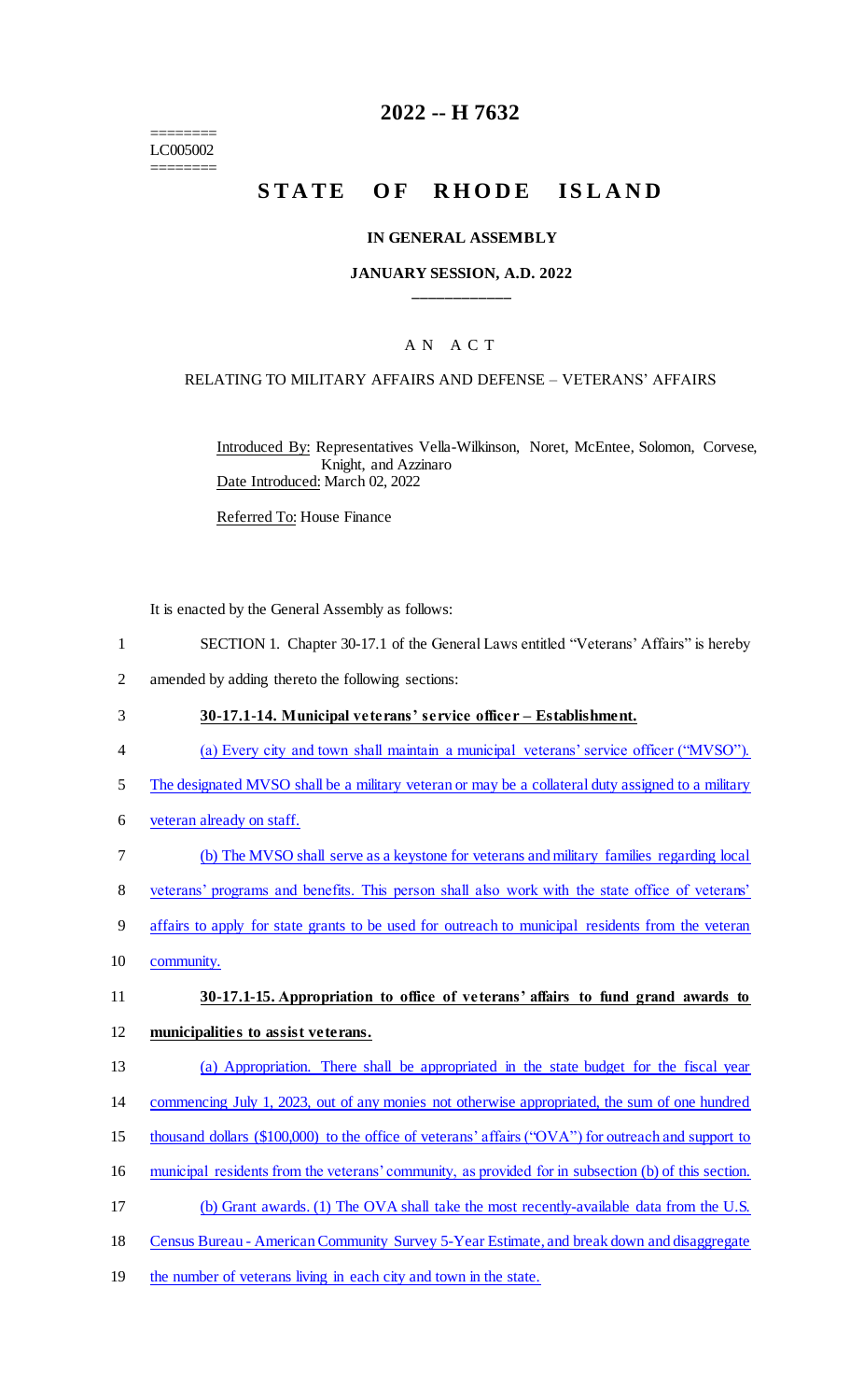| $\mathbf{1}$   | (2) The OVA shall disaggregate and divide the one hundred thousand dollar (\$100,000)                  |
|----------------|--------------------------------------------------------------------------------------------------------|
| $\overline{2}$ | appropriation among the thirty-nine (39) cities and towns, based on the veteran population living      |
| 3              | in each municipality;                                                                                  |
| $\overline{4}$ | (3) The OVA shall send by both electronic mail and regular U.S. postal mail, a grant award             |
| 5              | letter to the mayor, town manager, or town administrator of each municipality in the state, and shall  |
| 6              | send a copy of the letter to the corresponding city or town council, as well as to the municipal       |
| 7              | veterans' service officer, if one has been appointed. This letter shall indicate that the municipality |
| $\,8\,$        | may apply for the matching grant, and describe how the grant dollars shall be used based on a list     |
| 9              | of approved services which align with OVA services. These shall include outreach and support to        |
| 10             | veterans living within the municipality. A municipality may propose to expend the funds through        |
| 11             | the municipality, an instrumentality of the municipality, or through a local agency or entity          |
| 12             | servicing veterans in the community, or through any combination thereof. A municipality shall be       |
| 13             | required to apply to receive the grant on or before June 30, 2024. Applications shall be reviewed      |
| 14             | by the OVA on a rolling basis as they are received.                                                    |
| 15             | (4) Once the application process is completed, and the OVA is satisfied with the                       |
| 16             | application, the grant funds shall be issued.                                                          |
| 17             | (5) Any municipality receiving a grant under this section shall report on activities, the              |
| 18             | number of clients serviced, and such other matters as the OVA requires as a condition of receiving     |
| 19             | the grant.                                                                                             |
| 20             | (6) The grant application and reports shall be listed on the state transparency portal.                |
| 21             | (7) The OVA shall periodically publish a suggested list of approved grant-funded activities            |
| 22             | with the request for proposals (RFP) announcement and due dates. Furthermore, the OVA shall            |
| 23             | conduct periodic training and networking opportunities for all MVSOs to share "lessons learned"        |
| 24             | and relevant legislative updates.                                                                      |
| 25             | (8) If a municipality does not apply for a grant on or before June 30, 2024, the money so              |
| 26             | appropriated shall be returned to the general fund.                                                    |
| 27             | (9) The OVA shall provide a statewide status report of the MVSO program to the governor,               |
| 28             | the speaker of the house, and the president of the senate, on or before August 31, 2024, and annually  |
| 29             | on or before August 31 thereafter.                                                                     |
| 30             | SECTION 2. This act shall take effect upon passage.                                                    |
|                |                                                                                                        |

======== LC005002 ========